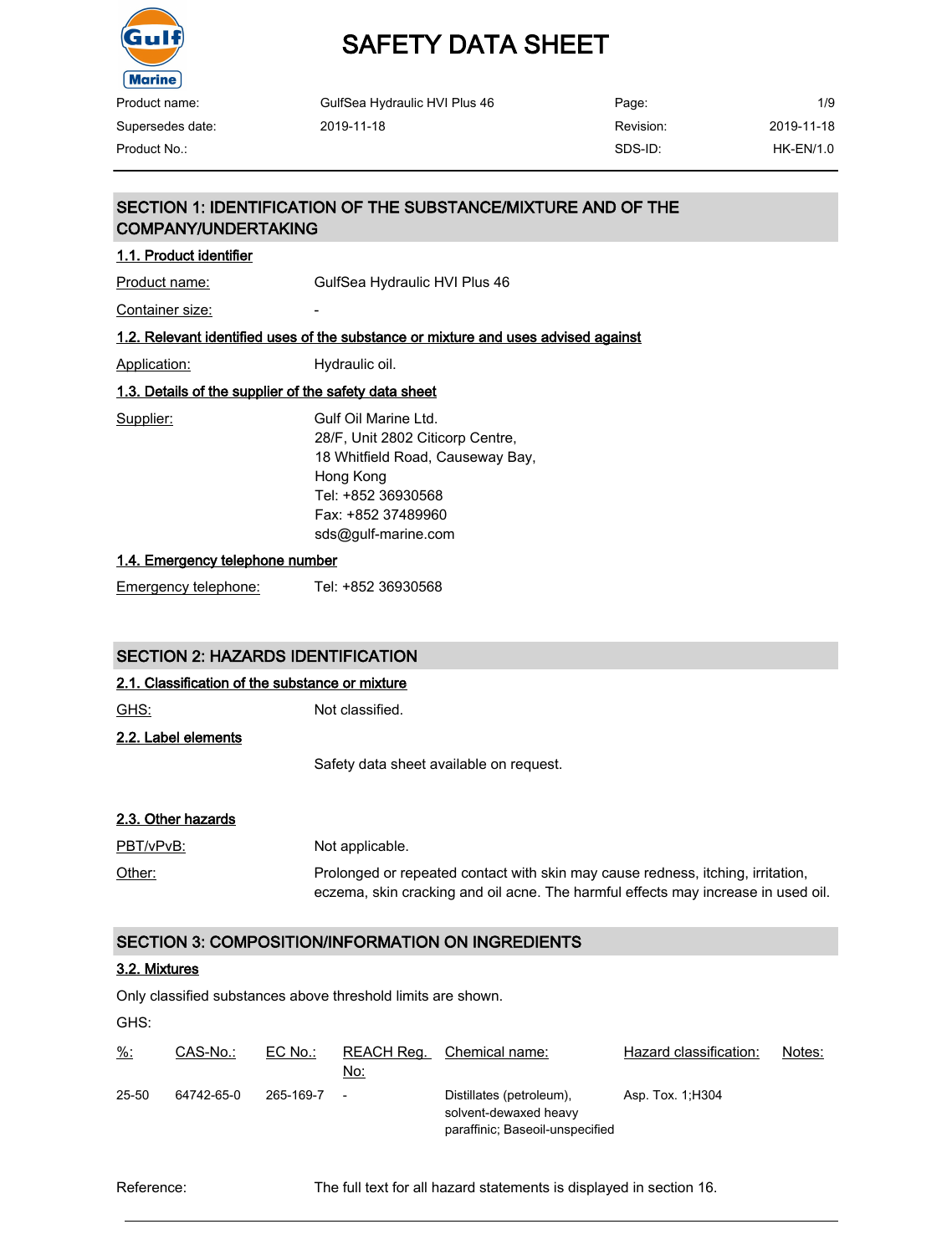

| Product name:    | GulfSea Hydraulic HVI Plus 46 | Page:     | 2/9        |
|------------------|-------------------------------|-----------|------------|
| Supersedes date: | 2019-11-18                    | Revision: | 2019-11-18 |
| Product No.:     |                               | SDS-ID:   | HK-EN/1.0  |

### SECTION 4: FIRST AID MEASURES

| 4.1. Description of first aid measures                                          |                                                                                                                                                                                                          |  |  |
|---------------------------------------------------------------------------------|----------------------------------------------------------------------------------------------------------------------------------------------------------------------------------------------------------|--|--|
| Inhalation:                                                                     | Move into fresh air and keep at rest. In case of persistent throat irritation or<br>coughing: Seek medical attention and bring these instructions.                                                       |  |  |
| Skin contact:                                                                   | Remove contaminated clothing. Wash skin thoroughly with soap and water. Get<br>medical attention if any discomfort continues.                                                                            |  |  |
| Eye contact:                                                                    | Immediately flush with plenty of water for up to 15 minutes. Remove any contact<br>lenses and open evelids widely. If irritation persists: Seek medical attention and<br>bring along these instructions. |  |  |
| Ingestion:                                                                      | Rinse mouth with water. Drink 1-2 glasses of water. Do not induce vomiting. Get<br>medical attention.                                                                                                    |  |  |
| 4.2. Most important symptoms and effects, both acute and delayed                |                                                                                                                                                                                                          |  |  |
| Symptoms/effects:                                                               | Defatting, drying and cracking of skin.                                                                                                                                                                  |  |  |
| 4.3. Indication of any immediate medical attention and special treatment needed |                                                                                                                                                                                                          |  |  |

Medical attention/treatments: Treat symptomatically. If swallowed, especially in large quantities: Get medical attention.

### SECTION 5: FIREFIGHTING MEASURES

### 5.1. Extinguishing media

| Extinguishing media:                                       | Extinguish with foam, carbon dioxide, dry powder or water fog. Cool containers<br>exposed to heat with water spray and remove container, if no risk is involved. |
|------------------------------------------------------------|------------------------------------------------------------------------------------------------------------------------------------------------------------------|
|                                                            | Do not use water jet as an extinguisher, as this will spread the fire.                                                                                           |
| 5.2. Special hazards arising from the substance or mixture |                                                                                                                                                                  |
| Specific hazards:                                          | When heated and in case of fire, harmful vapours/gases may be formed. Fire in<br>closed areas should only be extinguished by trained personnel.                  |
| 5.3. Advice for firefighters                               |                                                                                                                                                                  |
| Protective equipment for fire-<br>fighters:                | Evacuate personnel from immediate vicinity. Wear self-contained breathing<br>apparatus and full personal protection.                                             |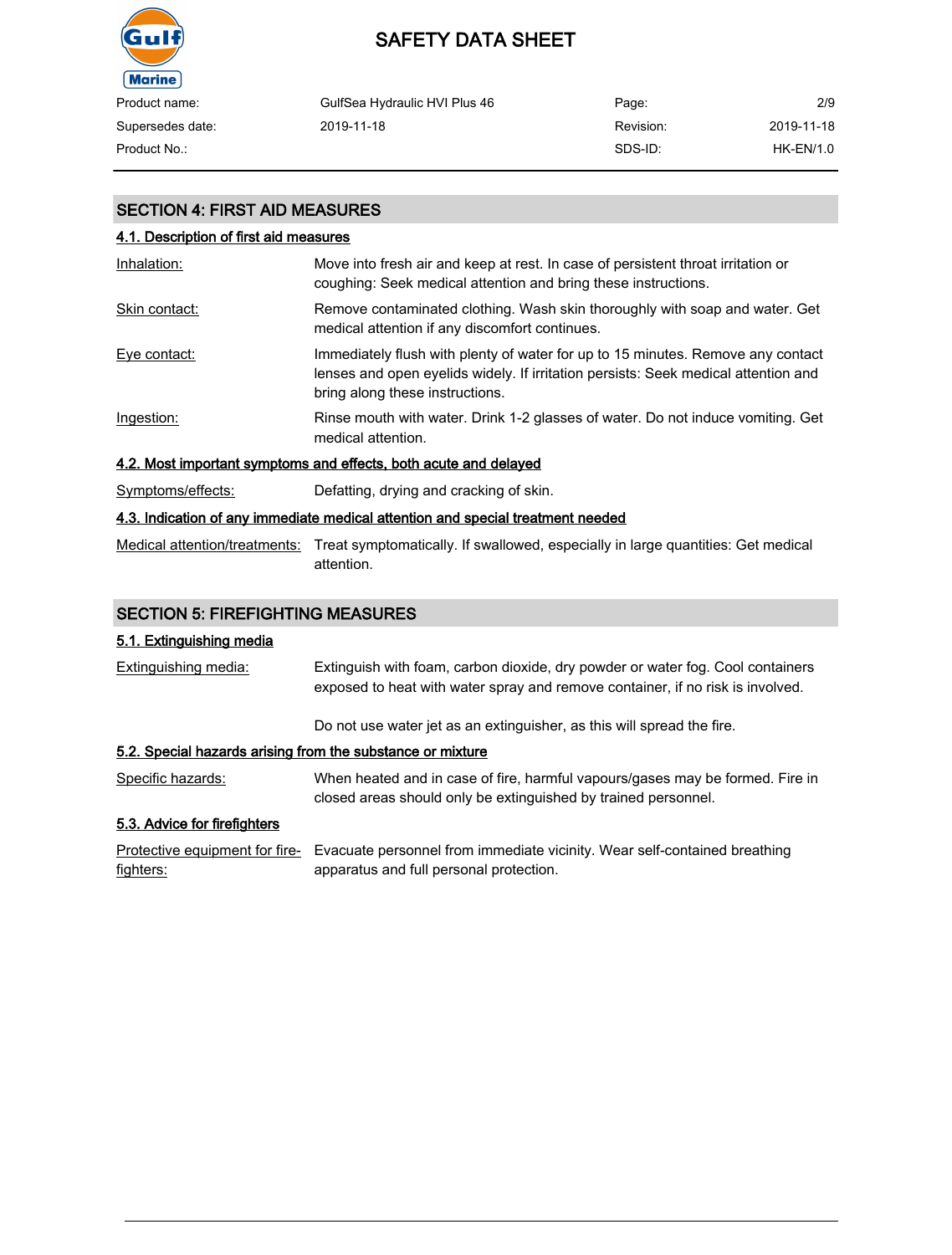

| Product name:    | GulfSea Hydraulic HVI Plus 46 | Page:     | 3/9        |
|------------------|-------------------------------|-----------|------------|
| Supersedes date: | 2019-11-18                    | Revision: | 2019-11-18 |
| Product No.:     |                               | SDS-ID:   | HK-EN/1.0  |

### SECTION 6: ACCIDENTAL RELEASE MEASURES

#### 6.1. Personal precautions, protective equipment and emergency procedures

| Personal precautions:            | If leakage cannot be stopped, evacuate area. Mark the spillage. Avoid inhalation<br>of oil mist and contact with skin and eyes. Keep public away from danger area. In<br>case of spills, beware of slippery floors and surfaces. |
|----------------------------------|----------------------------------------------------------------------------------------------------------------------------------------------------------------------------------------------------------------------------------|
| Protective equipment:            | Put on protective equipment before entering danger area.                                                                                                                                                                         |
| 6.2. Environmental precautions   |                                                                                                                                                                                                                                  |
| Environmental<br>precautions:    | Prevent spillage entering a watercourse or sewer, contaminating soil or<br>vegetation. If this is not possible notify police and appropriate authorities<br>immediately.                                                         |
|                                  | 6.3. Methods and material for containment and cleaning up                                                                                                                                                                        |
| Methods for cleaning up:         | Stop leak if possible without risk. Soak up with inert absorbent material.<br>Large Spillages: Stop leak if possible without risk. Dam and absorb spillages with<br>sand, earth or other non-combustible material.               |
| 6.4. Reference to other sections |                                                                                                                                                                                                                                  |
| Reference:                       | For personal protection, see section 8. For waste disposal, see section 13.                                                                                                                                                      |

### SECTION 7: HANDLING AND STORAGE

### 7.1. Precautions for safe handling

| Safe handling advice:                   | Observe good chemical hygiene practices. Avoid inhalation of oil mist and<br>contact with skin and eyes. Avoid prolonged and repeated contact with oil,<br>particularly used oil. Wash hands before breaks and before smoking, eating or<br>drinking.                                                          |
|-----------------------------------------|----------------------------------------------------------------------------------------------------------------------------------------------------------------------------------------------------------------------------------------------------------------------------------------------------------------|
| Technical measures:                     | Use work methods which minimise oil mist production. Do not smoke or use open<br>fire or other sources of ignition.                                                                                                                                                                                            |
| Technical precautions:                  | When working with heated oil, mechanical ventilation may be required.                                                                                                                                                                                                                                          |
|                                         | 7.2. Conditions for safe storage, including any incompatibilities                                                                                                                                                                                                                                              |
| Technical measures for safe<br>storage: | Store in tightly closed original container in a well-ventilated place. Containers,<br>which are opened, must be carefully resealed and kept upright to prevent<br>leakage. Ensure that the container is undamaged and has a proper label. Use<br>appropriate containment to avoid environmental contamination. |
| Storage conditions:                     | Store in tightly closed original container in a well-ventilated place. Protect from<br>heat and direct sunlight.                                                                                                                                                                                               |
| 7.3. Specific end use(s)                |                                                                                                                                                                                                                                                                                                                |
| Specific use(s):                        | Lubricant.                                                                                                                                                                                                                                                                                                     |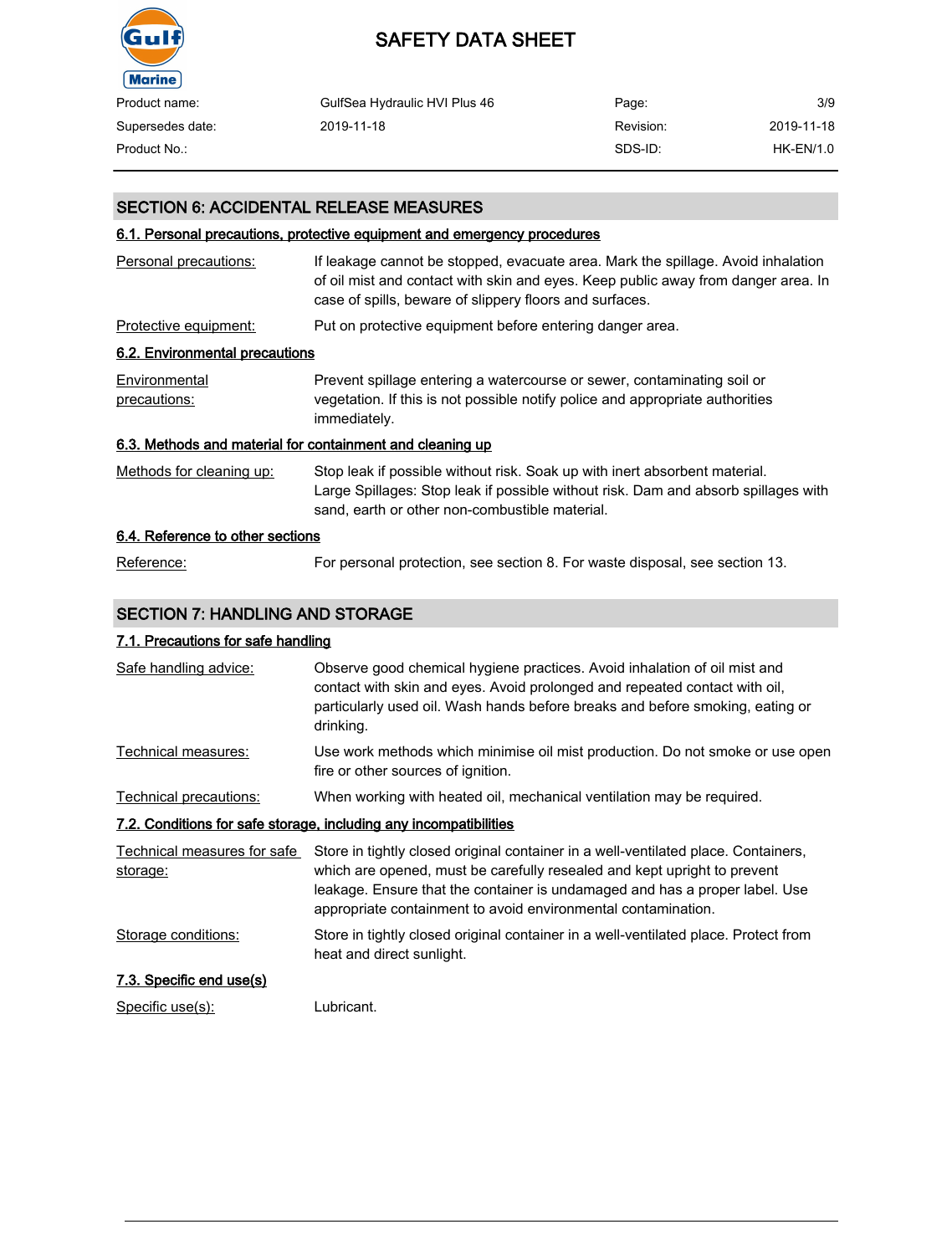

| GulfSea Hydraulic HVI Plus 46 | Page:     | 4/9              |
|-------------------------------|-----------|------------------|
| 2019-11-18                    | Revision: | 2019-11-18       |
|                               | SDS-ID:   | <b>HK-EN/1.0</b> |
|                               |           |                  |

## SECTION 8: EXPOSURE CONTROLS/PERSONAL PROTECTION

### 8.1. Control parameters

Occupational exposure limits:

| CAS-No.:   | Chemical name:     | <u>As:</u>                                   | <b>Exposure limits:</b> | Type:               | Notes:         | References: |
|------------|--------------------|----------------------------------------------|-------------------------|---------------------|----------------|-------------|
| -          | Oil mist, -mineral | $\overline{\phantom{0}}$                     | $5 \,$ mg/m $3 \,$      | PEL (Long<br>Term)  |                |             |
|            |                    | $\overline{\phantom{0}}$                     | $10 \text{ mg/m}$ 3     | PEL (Short<br>Term) | $\overline{a}$ |             |
| DNEL/PNEC: |                    | DNEL: Not available.<br>PNEC: Not available. |                         |                     |                |             |

#### 8.2. Exposure controls

| <b>Engineering measures:</b> | Provide adequate ventilation. Observe Occupational Exposure Limits and<br>minimize the risk of inhalation of vapours and oil mist.                                                                                                                                                                                                                            |
|------------------------------|---------------------------------------------------------------------------------------------------------------------------------------------------------------------------------------------------------------------------------------------------------------------------------------------------------------------------------------------------------------|
| Respiratory equipment:       | In case of inadequate ventilation use suitable respirator. Use respiratory<br>equipment with gas filter, type A1. If the product is heated under manual<br>handling, use suitable mask with filter A1P2 or A2P2.                                                                                                                                              |
| Hand protection:             | Nitrile gloves are recommended. If signs of wear and tear are noticed then the<br>gloves should be replaced. The most suitable glove must be chosen in<br>collaboration with the gloves supplier, who can inform about the breakthrough<br>time of the glove material.                                                                                        |
| Eye protection:              | Wear approved, tight fitting safety glasses where splashing is probable.                                                                                                                                                                                                                                                                                      |
| Skin protection:             | Wear appropriate clothing to prevent repeated or prolonged skin contact.                                                                                                                                                                                                                                                                                      |
| Hygiene measures:            | Wash hands after handling. Observe good chemical hygiene practices. Wash<br>contaminated clothing before reuse. When using do not eat, drink or smoke.<br>Always remove oil with soap and water or skin cleaning agent, never use<br>organic solvents. Do not use oil-contaminated clothing or shoes, and do not<br>put rags moistened with oil into pockets. |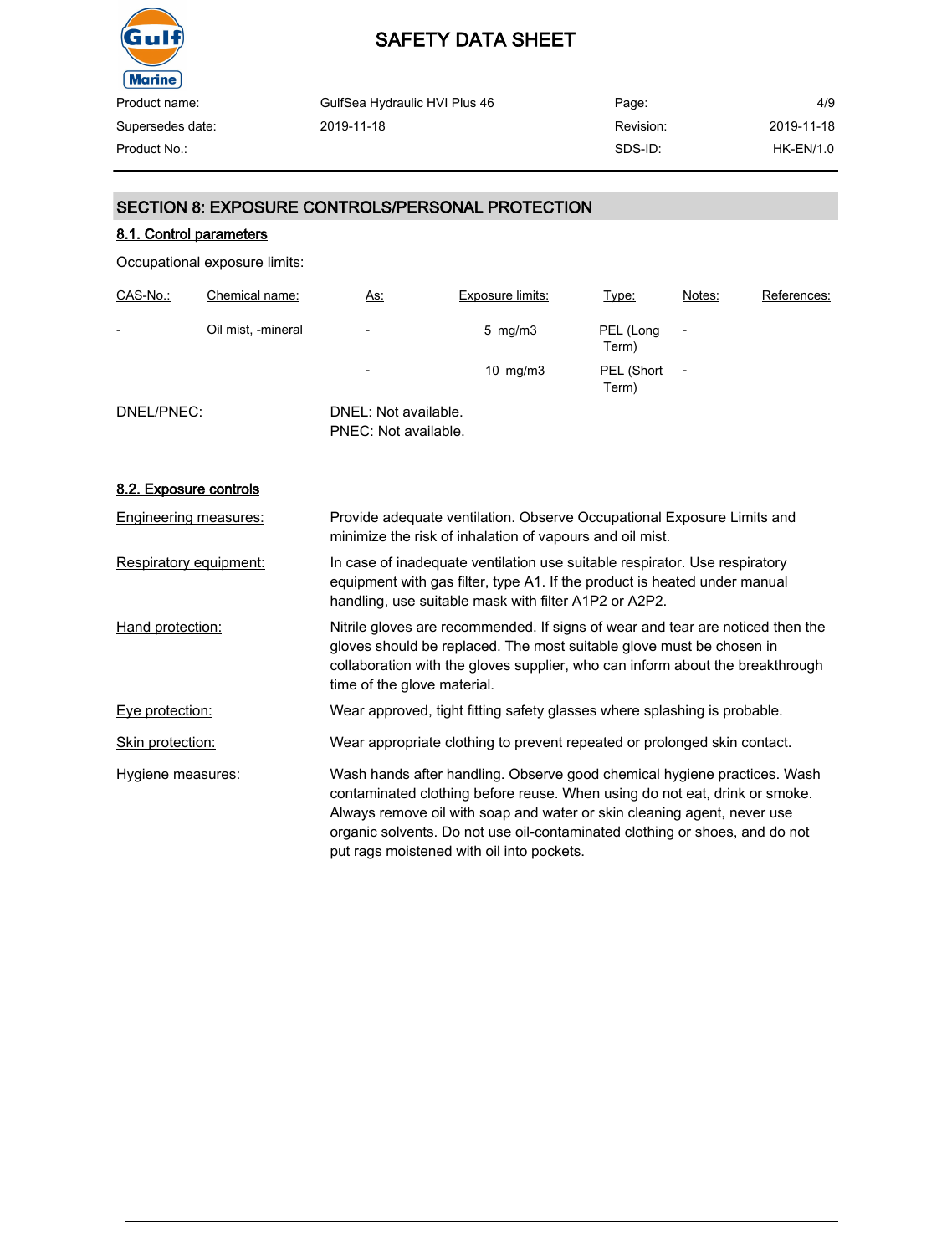

Supersedes date:

## SAFETY DATA SHEET

GulfSea Hydraulic HVI Plus 46 2019-11-18

Page: Revision: SDS-ID: 5/9 2019-11-18 Product No.: HK-EN/1.0

### SECTION 9: PHYSICAL AND CHEMICAL PROPERTIES

## 9.1. Information on basic physical and chemical properties

| Appearance:                                 | Oily liquid                                          |
|---------------------------------------------|------------------------------------------------------|
| Colour:                                     | Clear to yellow.                                     |
| <u>Odour:</u>                               | Characteristic.                                      |
| Odour threshold:                            | Not available.                                       |
| <u>pH:</u>                                  | Not available.                                       |
| Pour point (°C):                            | $-33^{\circ}$ C                                      |
| Boiling point:                              | Not available.                                       |
| Flash point:                                | OC (Open cup). 222°C [ASTM D92.]                     |
| <b>Evaporation rate:</b>                    | Not available.                                       |
| Flammability (solid, gas):                  | Not applicable.                                      |
| <b>Explosion limits:</b>                    | Not available.                                       |
| Vapour pressure:                            | <0.01 kPa (20°C)                                     |
| Vapour density:                             | Not available.                                       |
| Relative density:                           | $-0.86$                                              |
| Solubility:                                 | Soluble in: Organic solvents.<br>Insoluble in water. |
| Partition coefficient<br>(n-octanol/water): | Not available.                                       |
| Auto-ignition<br><u>temperature (°C):</u>   | $>300^{\circ}$ C                                     |
| Decomposition<br>temperature (°C):          | >300°C                                               |
| <u>Viscosity:</u>                           | 46.9 mm <sup>2</sup> /s (40 °C)                      |
|                                             | 8.1 mm <sup>2</sup> /s (100°C)                       |
| <b>Explosive properties:</b>                | Not applicable.                                      |
| Oxidising properties:                       | Not applicable.                                      |
| 9.2. Other information                      |                                                      |
| Other data:                                 | Not available.                                       |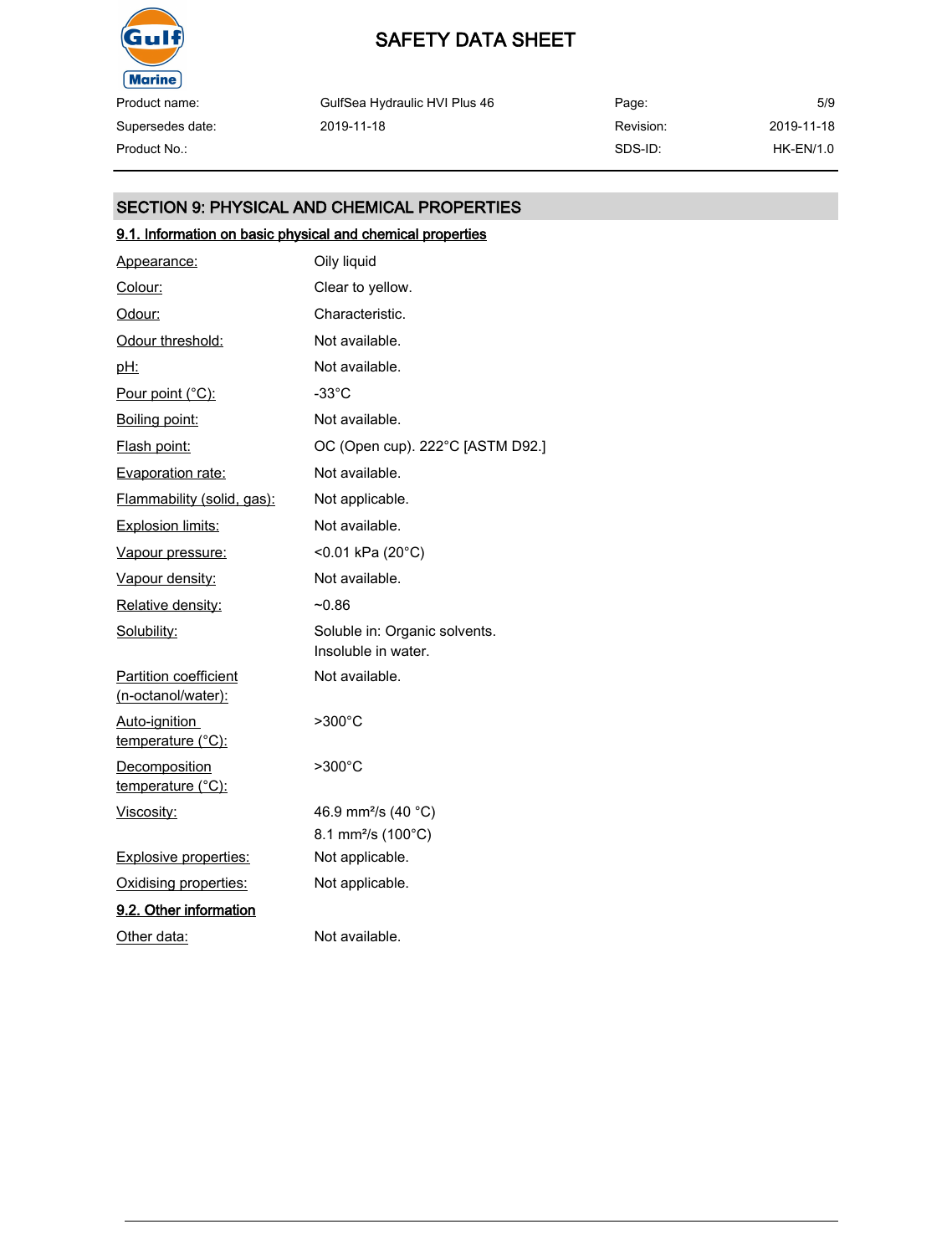

## SAFETY DATA SHEET

| Product name:    | GulfSea Hydraulic HVI Plus 46 | Page:     | 6/9         |
|------------------|-------------------------------|-----------|-------------|
| Supersedes date: | 2019-11-18                    | Revision: | 2019-11-18  |
| Product No.:-    |                               | SDS-ID:   | $HK-EN/1.0$ |

## SECTION 10: STABILITY AND REACTIVITY 10.1. Reactivity Reactivity: Not reactive. 10.2. Chemical stability Stability: Stable under normal temperature conditions. 10.3. Possibility of hazardous reactions Hazardous reactions: None under normal conditions. 10.4. Conditions to avoid Conditions/materials to avoid: Heat, sparks, flames. 10.5. Incompatible materials Incompatible materials: Strong oxidizing substances. 10.6. Hazardous decomposition products Hazardous decomposition products: Hazardous polymerisation will not occur.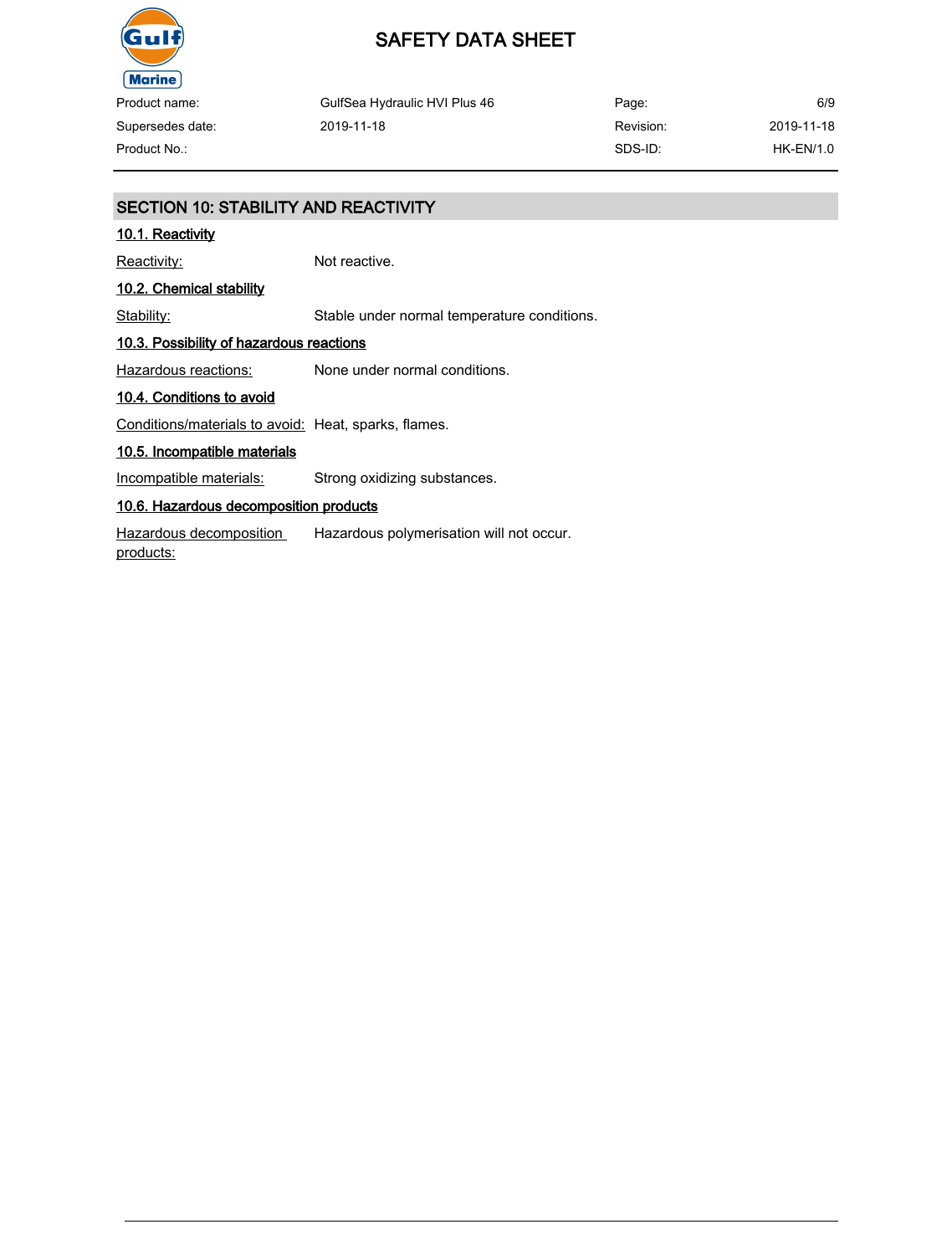

| Product name:    | GulfSea Hydraulic HVI Plus 46 | Page:     | 7/9        |
|------------------|-------------------------------|-----------|------------|
| Supersedes date: | 2019-11-18                    | Revision: | 2019-11-18 |
| Product No.:     |                               | SDS-ID:   | HK-EN/1.0  |

### SECTION 11: TOXICOLOGICAL INFORMATION

| 11.1. Information on toxicological effects |                                                                                                                                                                                                                                                                                                                                      |  |  |
|--------------------------------------------|--------------------------------------------------------------------------------------------------------------------------------------------------------------------------------------------------------------------------------------------------------------------------------------------------------------------------------------|--|--|
| Inhalation:                                | Inhalation of oil mist or vapours formed during heating of the product may irritate<br>the respiratory system and provoke throat irritation and coughing.                                                                                                                                                                            |  |  |
| Skin contact:                              | Prolonged or repeated contact with used oil may cause serious skin diseases,<br>such as dermatitis.                                                                                                                                                                                                                                  |  |  |
| Eye contact:                               | May cause temporary eye irritation.                                                                                                                                                                                                                                                                                                  |  |  |
| Ingestion:                                 | Low order of acute toxicity, but aspiration following ingestion and vomiting may<br>cause severe and potentially fatal chemical pneumonitis.                                                                                                                                                                                         |  |  |
| Specific effects:                          | Used oil may contain harmful contaminants.                                                                                                                                                                                                                                                                                           |  |  |
| Toxicological data:                        | Distillates (petroleum), solvent-dewaxed heavy paraffinic; Baseoil-unspecified                                                                                                                                                                                                                                                       |  |  |
|                                            | Acute toxicity:<br>LC50 (inhalation, rat, 4h): 5.53 mg/l<br>LD50 (dermal, rabbit): >5000 mg/kg<br>LD50 (oral, rat): >5000 mg/kg                                                                                                                                                                                                      |  |  |
|                                            | Skin Corrosion/Irritation:<br>Erythema\eschar score: 0.17, Rabbit, Duration: 72 hours, Observation: 7 days<br>Oedema score: 0, Rabbit, Duration: 72 hours, Observation: 7 days<br>Iritis score: 0, Rabbit, Duration: 48 hours, Observation: 72 hours<br>Conjunctivitis score: 0.33 Rabbit, Duration: 48 hours, Observation: 72 hours |  |  |
|                                            | Skin sensitisation: Not a skin sensitiser (guinea pig).                                                                                                                                                                                                                                                                              |  |  |
|                                            | Mutagenicity: Negative.                                                                                                                                                                                                                                                                                                              |  |  |
|                                            | Carcinogenicity: Negative.                                                                                                                                                                                                                                                                                                           |  |  |
|                                            | Reproductive Toxicity: Negative.                                                                                                                                                                                                                                                                                                     |  |  |
|                                            | Teratogenicity: Negative.                                                                                                                                                                                                                                                                                                            |  |  |
|                                            | STOT - Single exposure:, Not available.                                                                                                                                                                                                                                                                                              |  |  |
|                                            | STOT - Repeated exposure:, Not available.                                                                                                                                                                                                                                                                                            |  |  |
|                                            | Aspiration hazard: Aspiration toxicity Cat 1                                                                                                                                                                                                                                                                                         |  |  |
|                                            |                                                                                                                                                                                                                                                                                                                                      |  |  |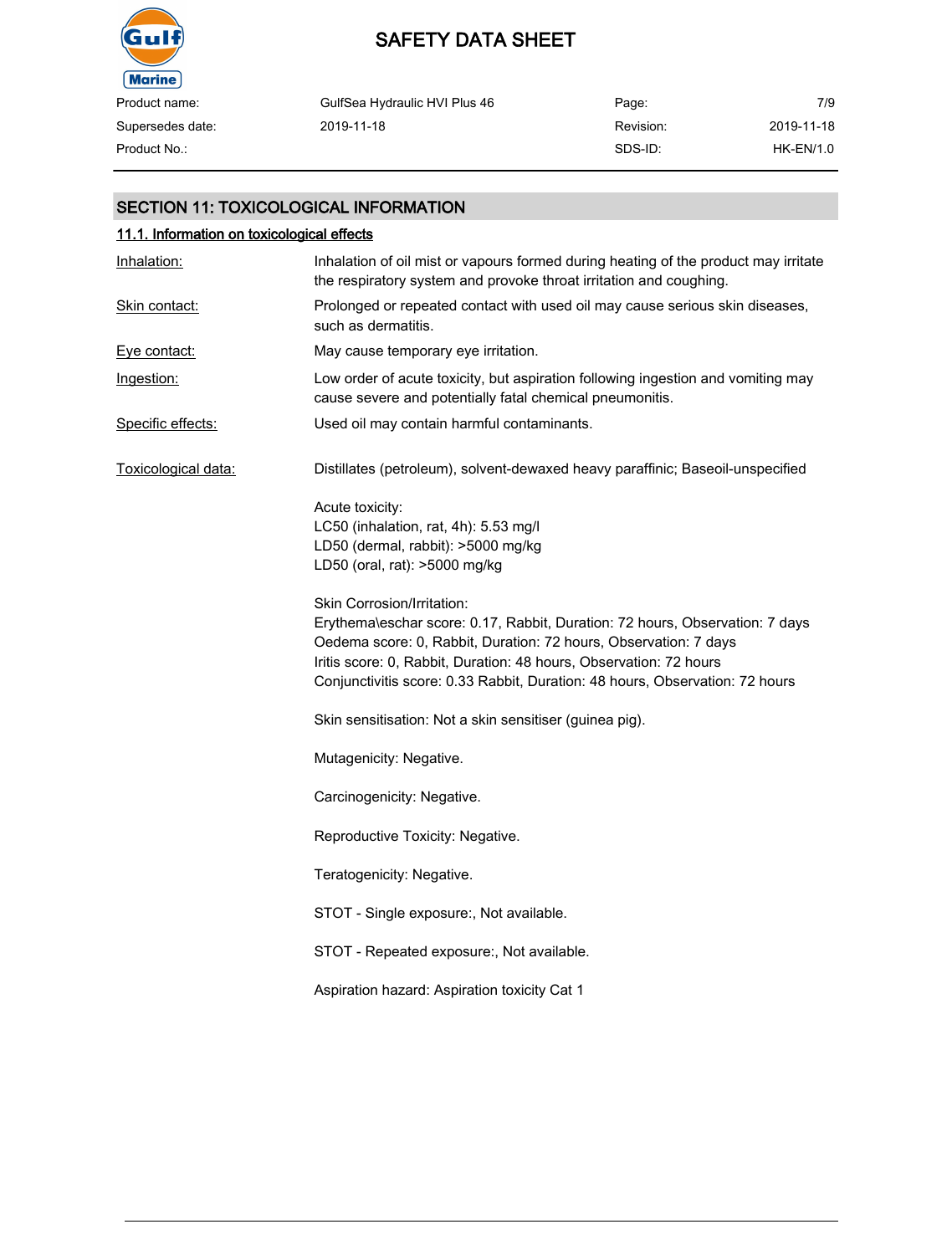

| Product name:    | GulfSea Hydraulic HVI Plus 46 | Page:     | 8/9        |
|------------------|-------------------------------|-----------|------------|
| Supersedes date: | 2019-11-18                    | Revision: | 2019-11-18 |
| Product No.:     |                               | SDS-ID:   | HK-EN/1.0  |

## SECTION 12: ECOLOGICAL INFORMATION 12.1. Toxicity Ecotoxicity: Not harmful to aquatic organisms. Expected LC/EC50 value > 100 mg/l 12.2. Persistence and degradability Degradability: Potentially degradable, but will persist in the environment for long periods. 12.3. Bioaccumulative potential Bioaccumulative potential: LogPow: >3 12.4. Mobility in soil Mobility: Spillages may penetrate the soil causing ground water contamination. 12.5. Results of PBT and vPvB assessment PBT/vPvB: This product does not contain any PBT or vPvB substances. 12.6. Other adverse effects Other adverse effects: Not known. SECTION 13: DISPOSAL CONSIDERATIONS

#### 13.1. Waste treatment methods

Waste is classified as hazardous waste. Dispose of waste and residues in accordance with local authority requirements.

Contaminated packaging: Disposal through approved facilities is recommended.

### SECTION 14: TRANSPORT INFORMATION

The product is not covered by international regulation on the transport of dangerous goods (IMDG, IATA, ADR/RID).

| 14.1. UN number                                |                                                                                |  |
|------------------------------------------------|--------------------------------------------------------------------------------|--|
| UN-No:                                         | Not regulated.                                                                 |  |
| <u>14.2. UN proper shipping name</u>           |                                                                                |  |
| <u>Proper Shipping Name:</u>                   | Not regulated.                                                                 |  |
| 14.3. Transport hazard class(es)               |                                                                                |  |
| Class:                                         | Not regulated.                                                                 |  |
| <u>14.4. Packing group</u>                     |                                                                                |  |
| PG:                                            | Not regulated.                                                                 |  |
| 14.5. Environmental hazards                    |                                                                                |  |
| <b>Marine pollutant:</b>                       | Not regulated.                                                                 |  |
| <b>Environmentally Hazardous</b><br>Substance: | Not regulated.                                                                 |  |
| <u>14.6. Special precautions for user</u>      |                                                                                |  |
| <b>Special precautions:</b>                    | Not regulated.                                                                 |  |
|                                                | 14.7. Transport in bulk according to Annex II of MARPOL 73/78 and the IBC Code |  |

Transport in bulk: Not regulated.